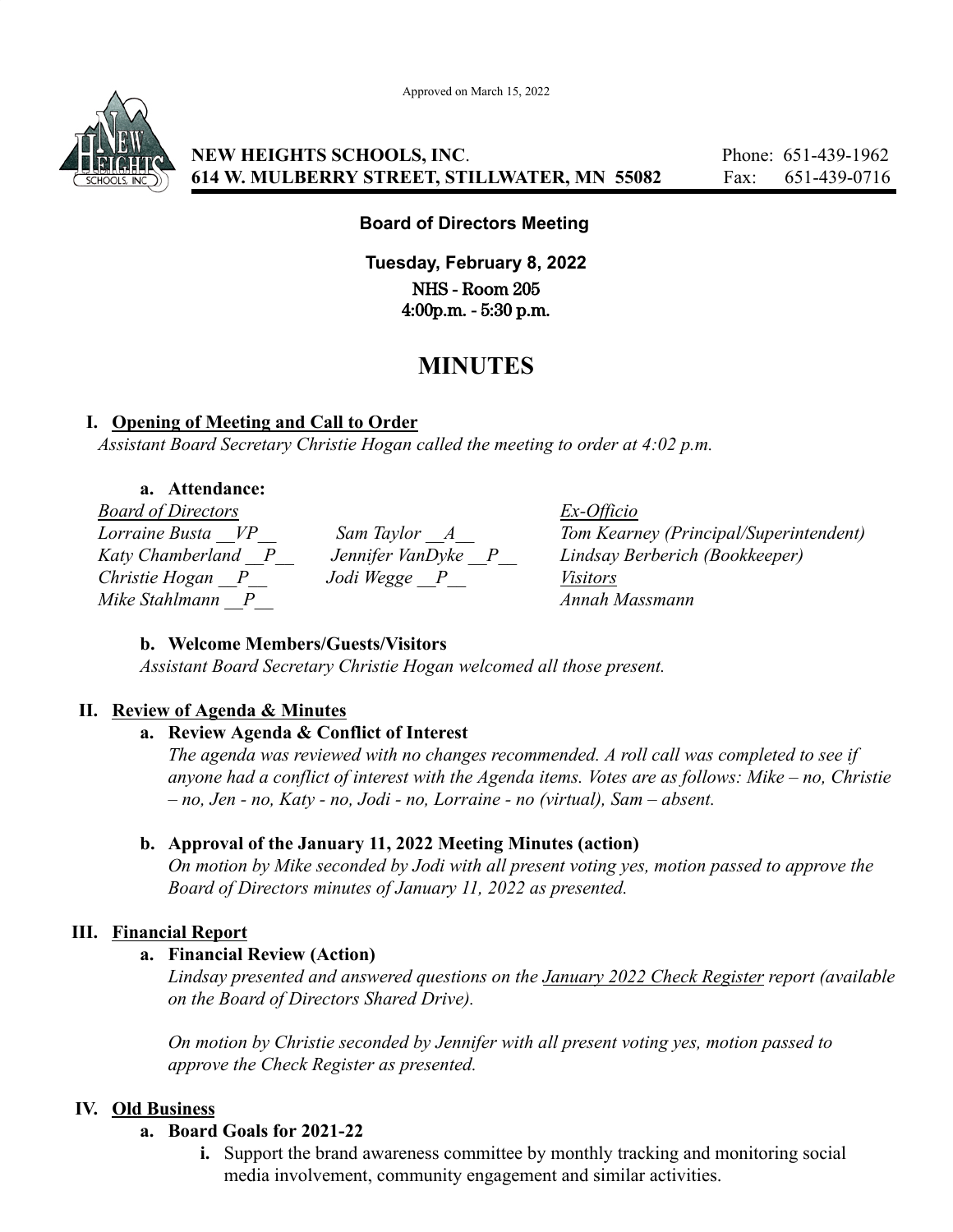Approved on March 15, 2022

*Christie stated that there is little to report from the Brand Awareness Committee.*

**ii.** Monitor and assess the schools progress towards meeting the authorizer contract goals on a quarterly basis to determine appropriate responses and actions.

*Katy reported that the Fast testing data from the winter testing cycle is showing growth towards our goals.*

**iii.** Develop an outline for a five-year strategic plan by December 2021 and finalize the plan by December 2022 with the intent to implement in 2023 school year.

*There is no information to report on the five-year strategic plan for this month.*

#### **V. New Business**

#### **a. Staff Presentation to the Board (Annah Massmann)**

*Annah presented about her daily schedule, responsibilities, philosophies and school counselor duties. The Board of Directors asked questions and thanked Mrs. Massmann for her presentation.*

#### **b. School Calendar 2022-2023**

*Tom discussed the ISD 834 School Calendar for 2022-2023. He discussed possible changes to their calendar. This item will be tabled to be voted on during the next meeting.*

#### **VI. Policy Review** (action)

### **a. Policy Revisions for Approval**

**i.** #413- Harassment and Violence (Jodi) *Jodi led a discussion reviewing this document and recommended changes.*

*On motion by Jodi seconded by Katy with all present voting yes, motion passed to adopt the Policy #413- Harassment and Violence Policy as presented.*

**ii.** #418 - Drug-Free Workplace/Drug-Free School (Sam) *Sam was absent. This policy will be tabled for the next meeting.*

#### **iii.** #526 Hazing Prohibition (Jennifer)

*Jennifer led a discussion reviewing this document and recommended changes.*

*On motion by Jennifer seconded by Christie with all present voting yes, motion passed to adopt the Policy #526 Hazing Prohibition Policy as presented.*

**iv.** Student Records Policy Update (Lorraine) *Lorraine recommended that we table this update.*

### **b. Policies for March**

- **i.** #412 Expense Reimbursement *Lorraine led a discussion on this policy. Christie agreed to review this policy.*
- **ii.** #514- Bullying Prohibition

*Lorraine led a discussion on this policy. Lorraine agreed to review this policy.*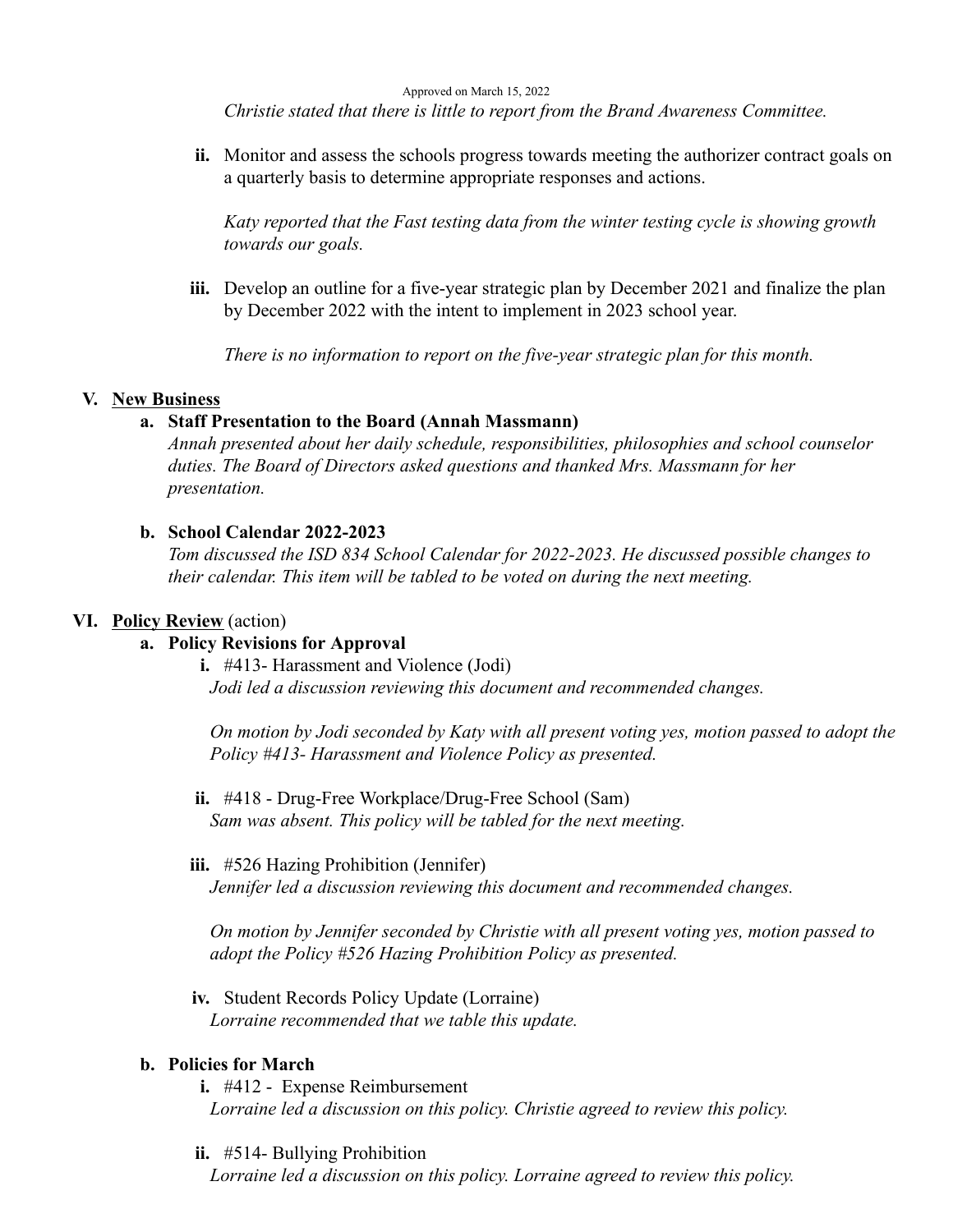**iii.** #521 - Student Disability Nondiscrimination

*Lorraine led a discussion on this policy. Christie agreed to review this policy.*

### **VII. Administrator's Report**

*Tom Kearney gave a report on the state of the school including the following:*

- *● Student Statistics: ADM goal 116, current ADM is 113. Rate of attendance typically 93.5%, currently 85.91%. This attendance rate is due to quarantine requirements. Total students currently enrolled: 109 students. This year there have been 29 additions and 24 drops for various reasons throughout the year so far.*
- *● Authorizer Update: The Authorizer sent a letter complimenting the board of directors on its most previous meeting including the open conversation during the Administrator's report. New Heights' material weakness from the annual audit is due to a limited segregation of duties in the financial accounting. The authorizer would like this material weakness to be removed. Tom and Lindsay are working with the auditors to create a plan to eliminate this weakness.*
- *● PPP: The school is finalizing the application for the PPP forgiveness loan from the end of the first round of loans. The application is moving towards federal review now.*
- *● Leadership in the Valley: Tom is hosting the Leadership in the Valley Team to show the community members about the educational state of the community.*
- *● Headstart: We are currently working towards finalizing an agreement with HeadStart in an effort to increase our Kindergarten population.*
- *● Cleaning: A new cleaner began yesterday through the same company in order to better fit our needs.*
- *● Honor Roll: During the 2nd Quarter 30 students achieved academic honors. During the first Semester, 39 students achieved academic honors. This is about half of the students in 6-12th grade.*

### **VIII. Receive Donations**

*\$1,400.00 Busta Family*

### **IX. Other** (not to exceed 5 minutes)

**a.** Stillwater is letting out school at noon on Wednesdays to extend office hours for students that need time with their students. *New Heights does not plan to follow their lead.*

### **X. Set Agenda for Next Meeting**

**a. Date & Time** *(March 15, 4:00pm NHS - Room 205)*

## **b. Agenda/Responsibilities**

- *i. Financial Review (Lindsay)*
- *ii. Board Goals (Sam)*
- *iii. School Calendar 2022-2023*
- *iv. Staff Presentation to the board*
- *v. Annual Meeting discussion and Planning*
- *v. Present/Review #418 Drug-Free Workplace/Drug-Free School (Sam)*
- *vi. Present/Review #412 Expense Reimbursement*
- *vi. Present/Review #514 Bullying Prohibition*
- *vii. Present/Review #521 Student Disability Nondiscrimination*
- *viii. Present Student Records Policy Update (Lorraine)*